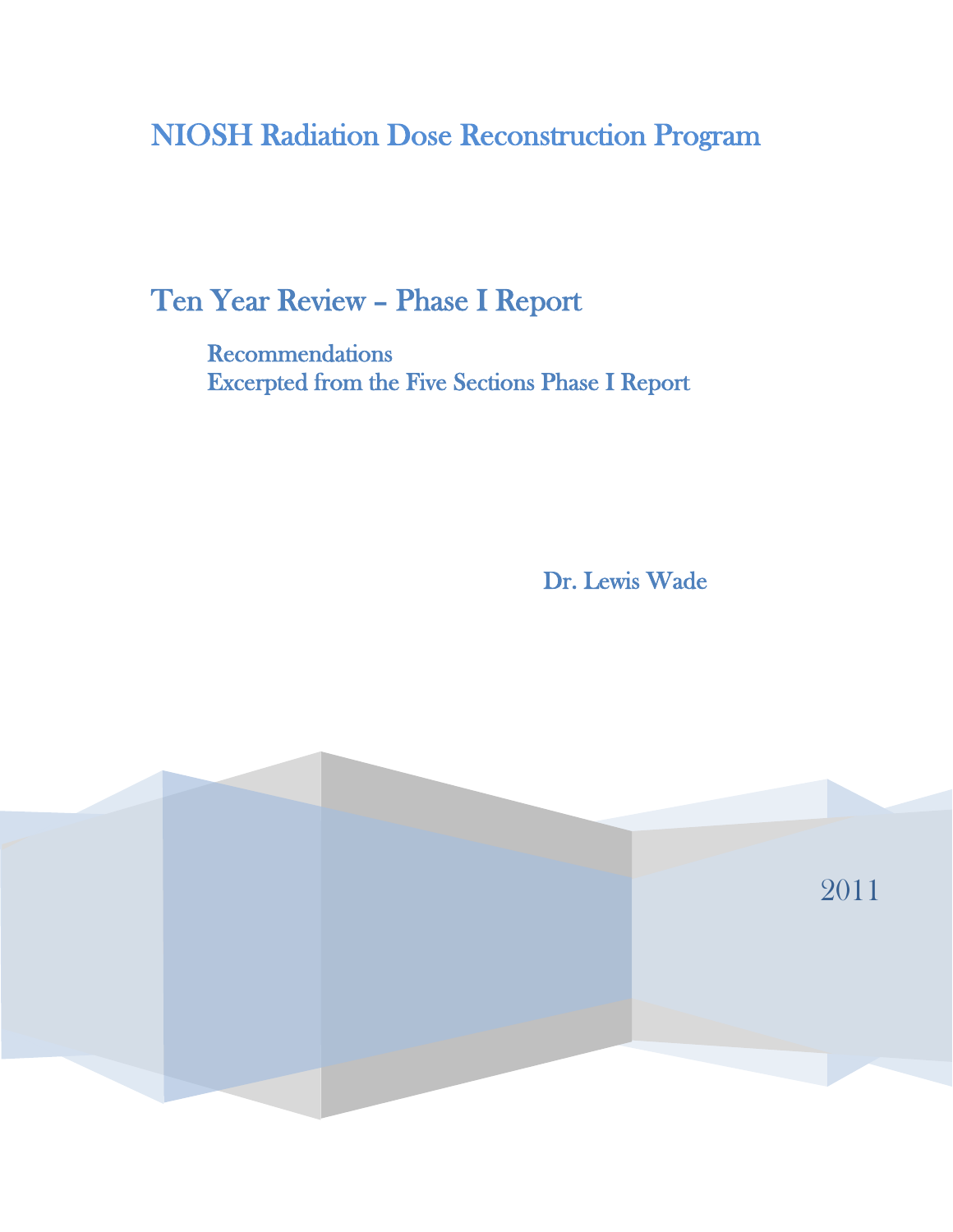#### Recommendations

l

Recommendations<sup>[1](#page-1-0)</sup> Excerpted from the Five Sections of the Phase I Report

Submitted By

Dr. Lewis Wade

<span id="page-1-0"></span> $1$  In the opinion of the preparer of this recommendation document  $-$ These recommendations are excerpted from the NIOSH Radiation Dose Reconstruction Program Ten Year Phase I Report's five (5) Sections.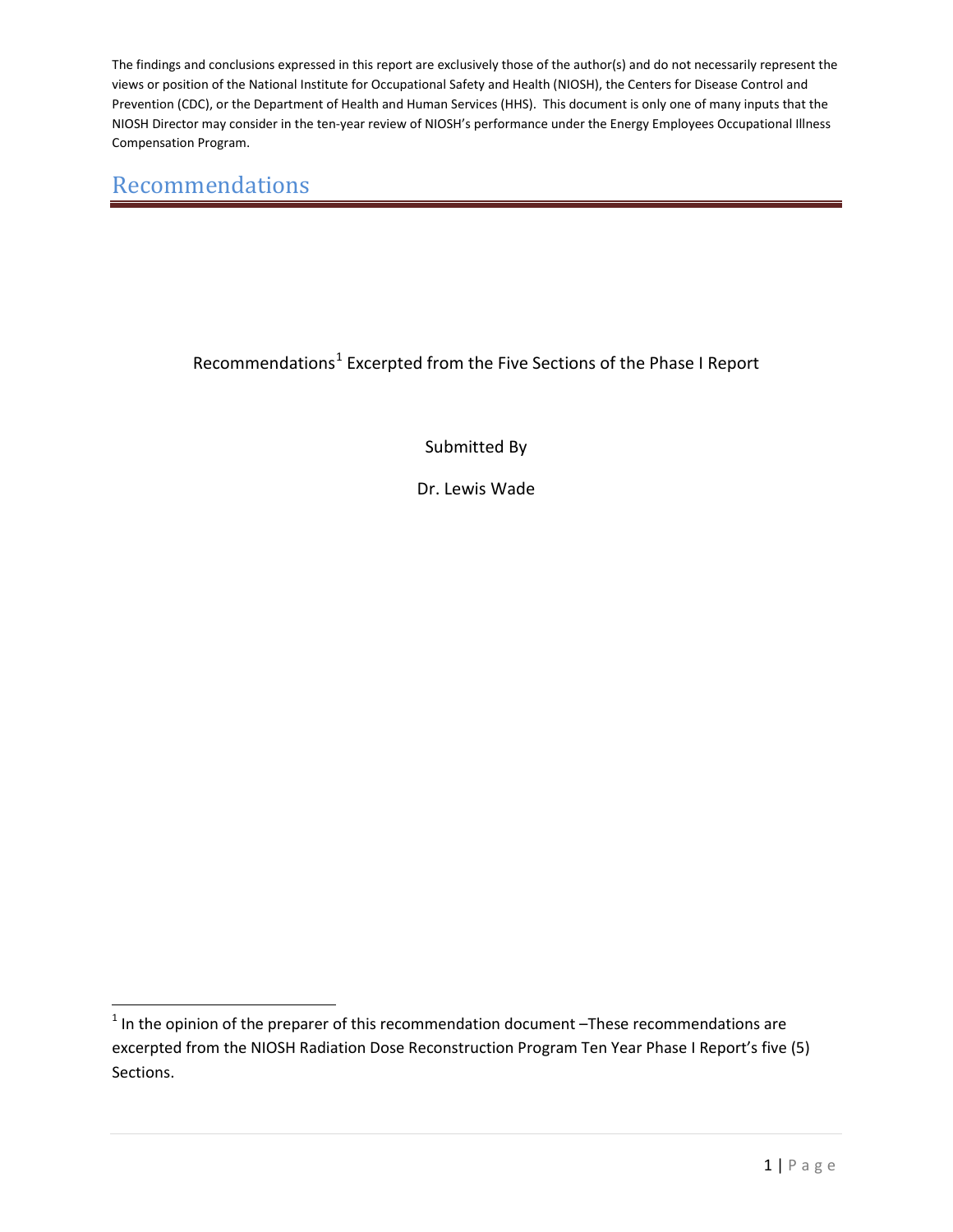## Recommendations

#### **Dose Reconstruction**

- 1. NIOSH, guided by the nature of the findings from the first 178 DR reviews, must undertake a rigorous review of its internal quality control quality assurance procedures followed by a committed effort to improve those procedures to reduce the deficiencies found in Board reviews.
- 2. Not only must Overestimating approaches be used with great care, but thought should be given to the continued use of such techniques at this stage of the program's evolution given the confusion to claimants as stated by the Board, "this has created a credibility problem because the claimants do not understand how the doses and Probability of Causation (POC) could go down when a new cancer is diagnosed."
- 3. The number of findings (538 resulting from procedures reviews and more than 700 resulting from Site Profile Reviews) reinforces the need for NIOSH to focus on its internal quality control/quality assurance efforts.
- 4. The significant amount of work still to be completed, i.e. 20 site profiles under active review by Work Groups, 11 Site Profiles Reviews without a Work Group assigned; only three of seventy five site profiles closed out: and more individual DR reviews to reach the 2.5% goal, underscores the need for NIOSH to develop and implement a detailed resource management plan to ensure that finite NIOSH resources are deployed in ways consistent with program priorities.
- 5. NIOSH needs to conduct an analysis of completed reviews to identify if there are reoccurring issues that appear in a number of reviews and if so these issues should be given a high priority to be corrected.
- 6. NIOSH Leadership needs to focus on this tension and take steps to minimize the confusion that surrounds such changes while maintaining the use of the best available science and ensuring that individuals that warrant compensation consistent with the best available science receive compensation.
- 7. While Full Best Estimate dose reconstructions take longer, as measured by calendar time passed, than Overestimates and Underestimates (in the majority of years evaluated) that difference is not that great particularly in recent years, 2006 through 2008. For that reason NIOSH needs to explore whether or not it should continue to use Overestimating and Underestimating techniques given the confusion that their use causes with claimants.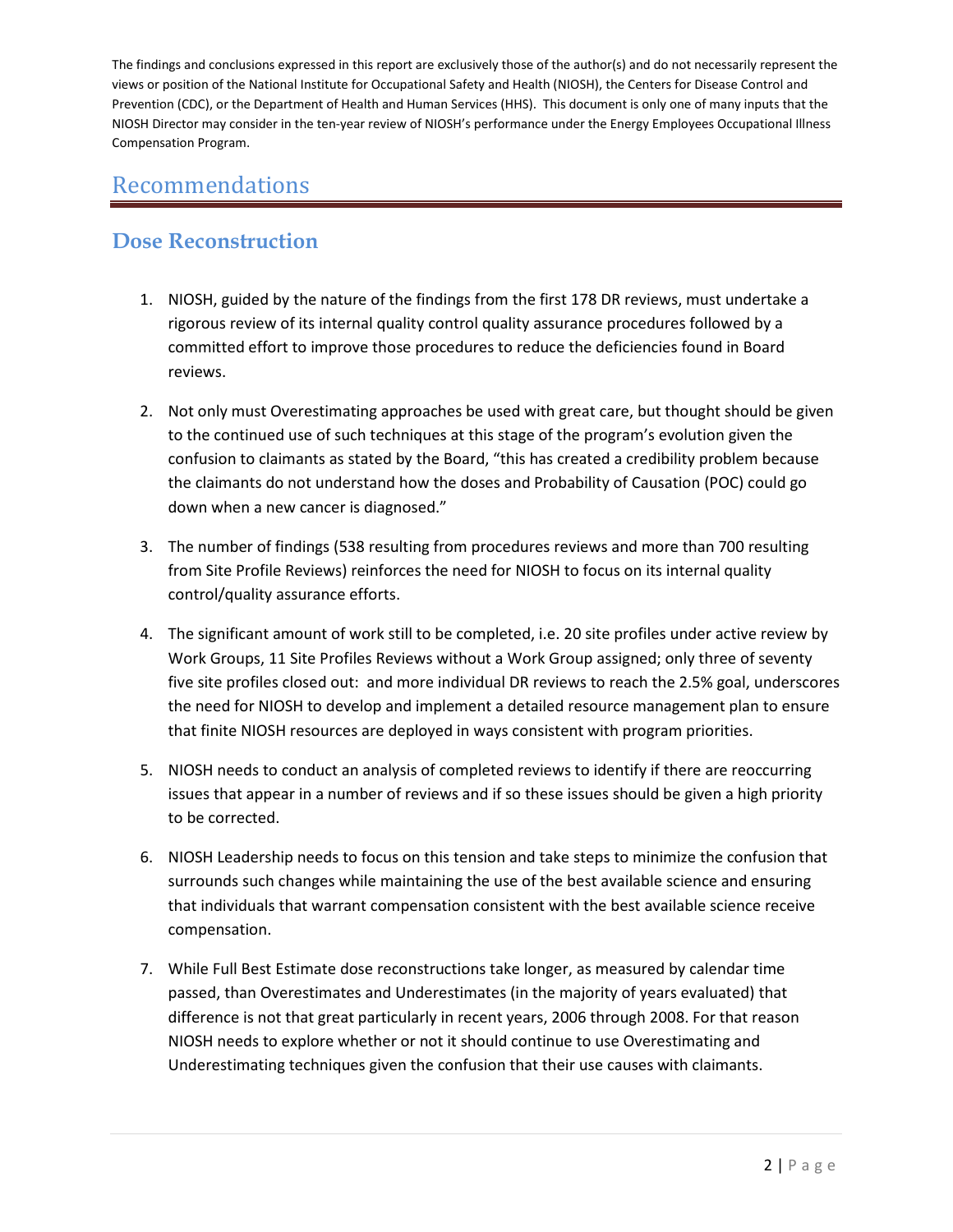- 8. Unless partial dose reconstruction is attempted for cases that are in part covered by an SEC but are for a cancer not on the list of 22, that individual would have no hope of being considered for compensation. Therefore the process of partial dose reconstruction should be continued and if possible expanded upon, i.e. with a more precise definition of the doses that cannot be reconstructed in an SEC definition it would be possible to include more components of dose in a partial dose reconstruction.
- 9. All parties, NIOSH, the Advisory Board, and the Department of Labor should undertake a detailed review of past SEC class definitions to determine, (1) how to better define classes in the future (that would allow for robust partial dose reconstructions) and, (2) if any of those class definitions could be rewritten to allow for the consideration of addition dose in a partial dose reconstruction.
- 10. The Department of Labor should be consulted with in the development of SEC class definitions to better ensure that such class definitions can be effectively administered.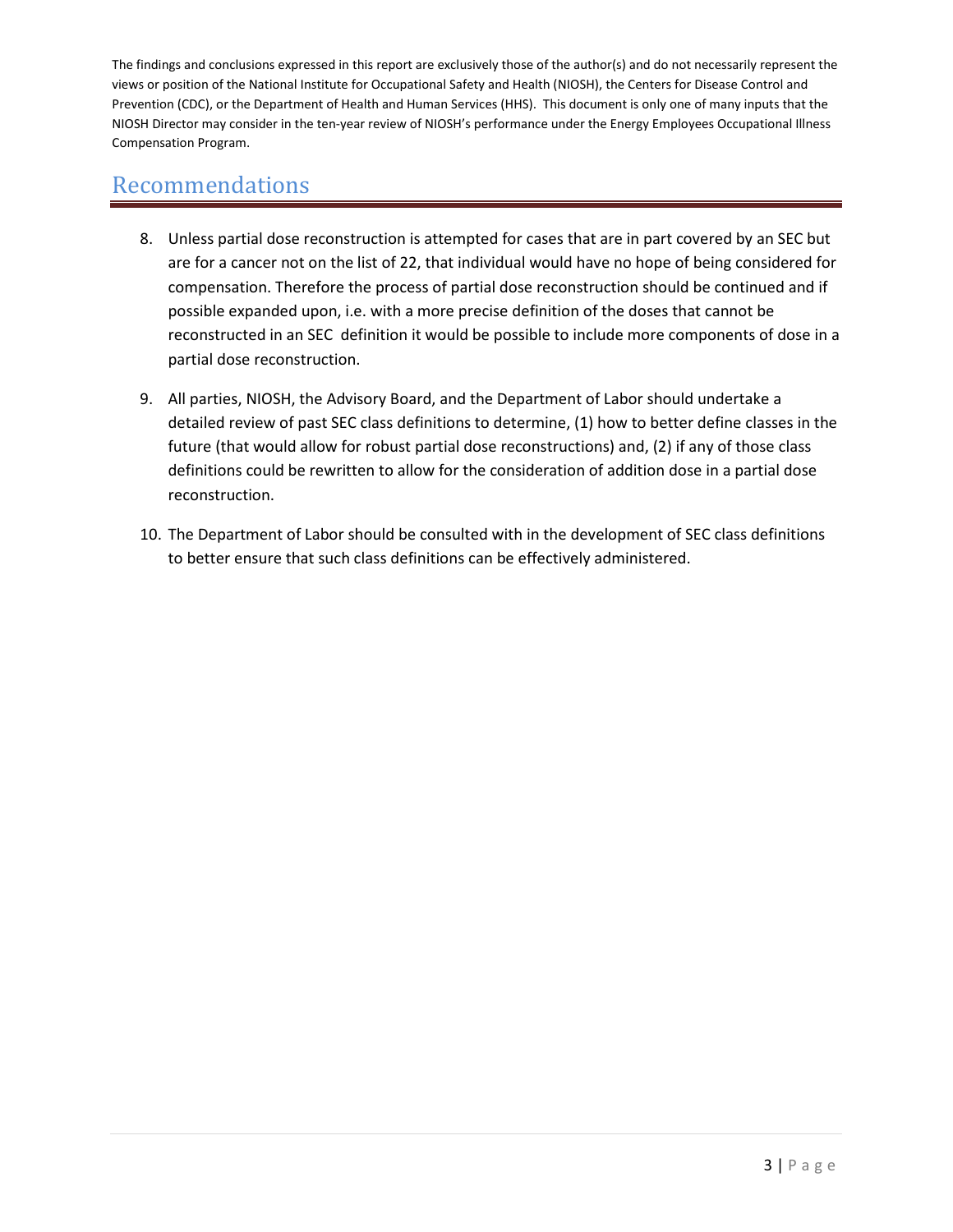## Recommendations

#### **Timeliness**

- 1. NIOSH should set aggressive targets for the average time that an initial claim is with NIOSH. Any such target needs to take into account allowing for a reasonable amount of time to secure the appropriate records from DOE and others.
- 2. NIOSH should consider a target of 90 days or less to complete the dose reconstruction once the information is in their hands.
- 3. NIOSH should give a higher priority to returned claims in setting its goals for the timely completion of claims
- 4. NIOSH should explore additional efficiency measures in the DR process to decrease the time a claimant waits for their DR.
- 5. NIOSH Leadership should consider establishing a DR target of six months or less.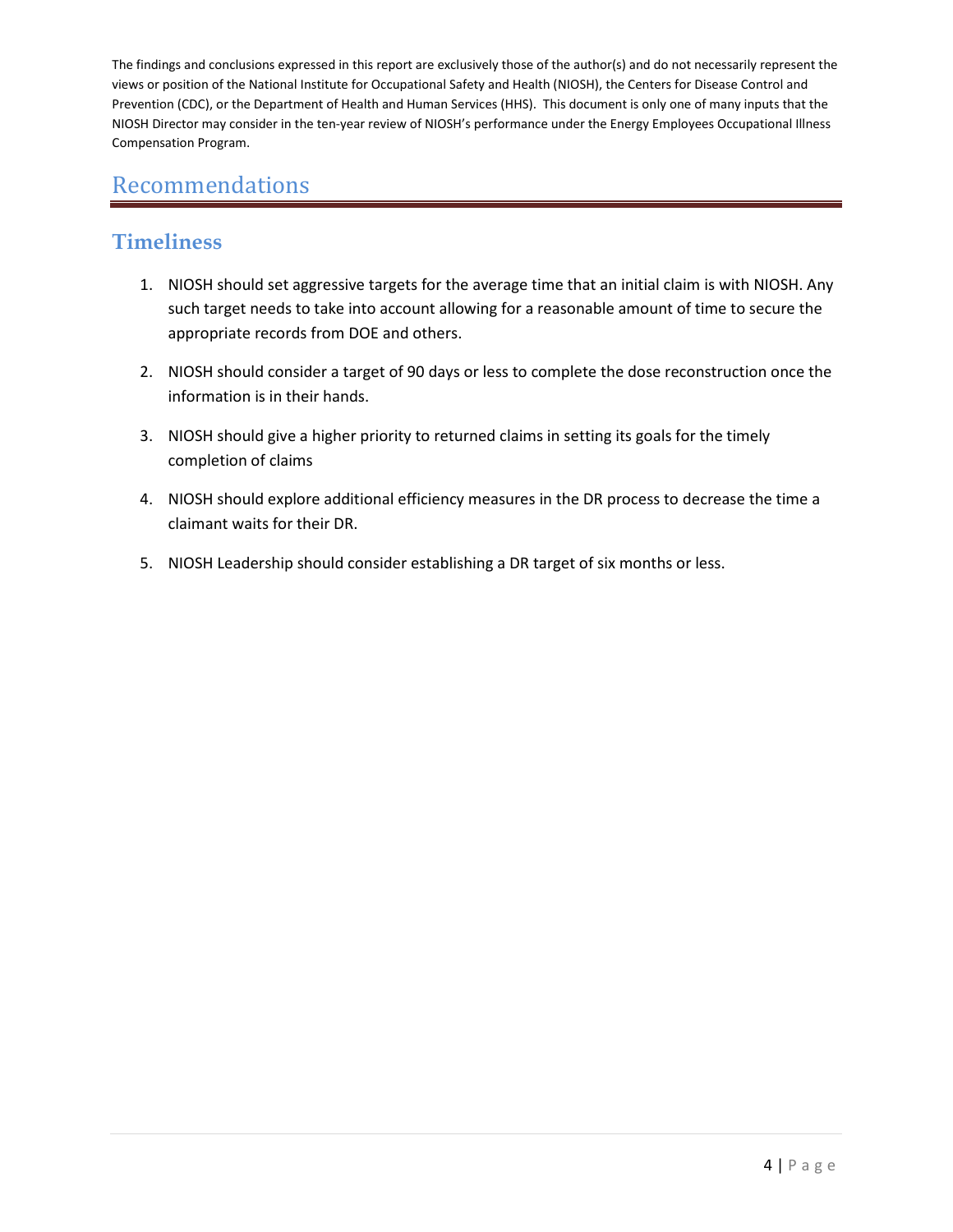## Recommendations

# **Special Exposure Cohort (SEC)**

- 1. Using the NAS definition of equity in RECA compensation suggests that the criteria for inclusion or exclusion from the SEC should be explicit and applied consistently. NIOSH should seek to develop consistent, objective criteria which it can apply across SEC petitions to ensure fairness and uniformity. . Expert judgment is not an objective criterion.
- 2. NIOSH should revisit its interpretation of the statutory phrase "with sufficient accuracy" to give fuller effect to the role of scientific uncertainty.
- 3. NIOSH should recognize that SEC petitions often raise science policy questions, where science can inform NIOSH's policy choice, but science may not provide "facts" to govern those choices. NIOSH should clearly articulate these policy choices. It should compare the policy choices it makes in reconstructing radiation dose across SEC petitions and against other occupational health policy choices. Where radiation dose reconstruction justifies different policy choices than NIOSH relies on in other areas of occupational health, NIOSH should explain why the different choice is appropriate.
- 4. NIOSH should consider relying on a multi-disciplinary approach to SEC evaluation. By relying on a broader range of experts to evaluate the data on radiation exposures at a site, NIOSH can take steps to minimize any unconscious bias in the SEC evaluation process. A multidisciplinary approach would also ensure that NIOSH applies consistent science policies across its programs.
- 5. NIOSH should recognize that scientific expertise can be used to mask professional bias and take steps to minimize that effect. All professionals have some form of unconscious biases. Because DCAS is staffed overwhelmingly with health physicists, the biases of that profession dominate NIOSH's evaluations. Broader participation of other disciplines in SEC decision would likely bring with it a broader range of policy perspectives.
- 6. NIOSH should rely on the authority in 42 CFR 83.13(b) in appropriate cases to declare that data will not be available for dose reconstruction.
- 7. When evaluation of a SEC petition is complex, NIOSH could present a detailed, petition-specific evaluation plan to the Board and seek its agreement on how to proceed.
- 8. NIOSH should consider limiting the number of revisions it makes to its SEC petition analysis.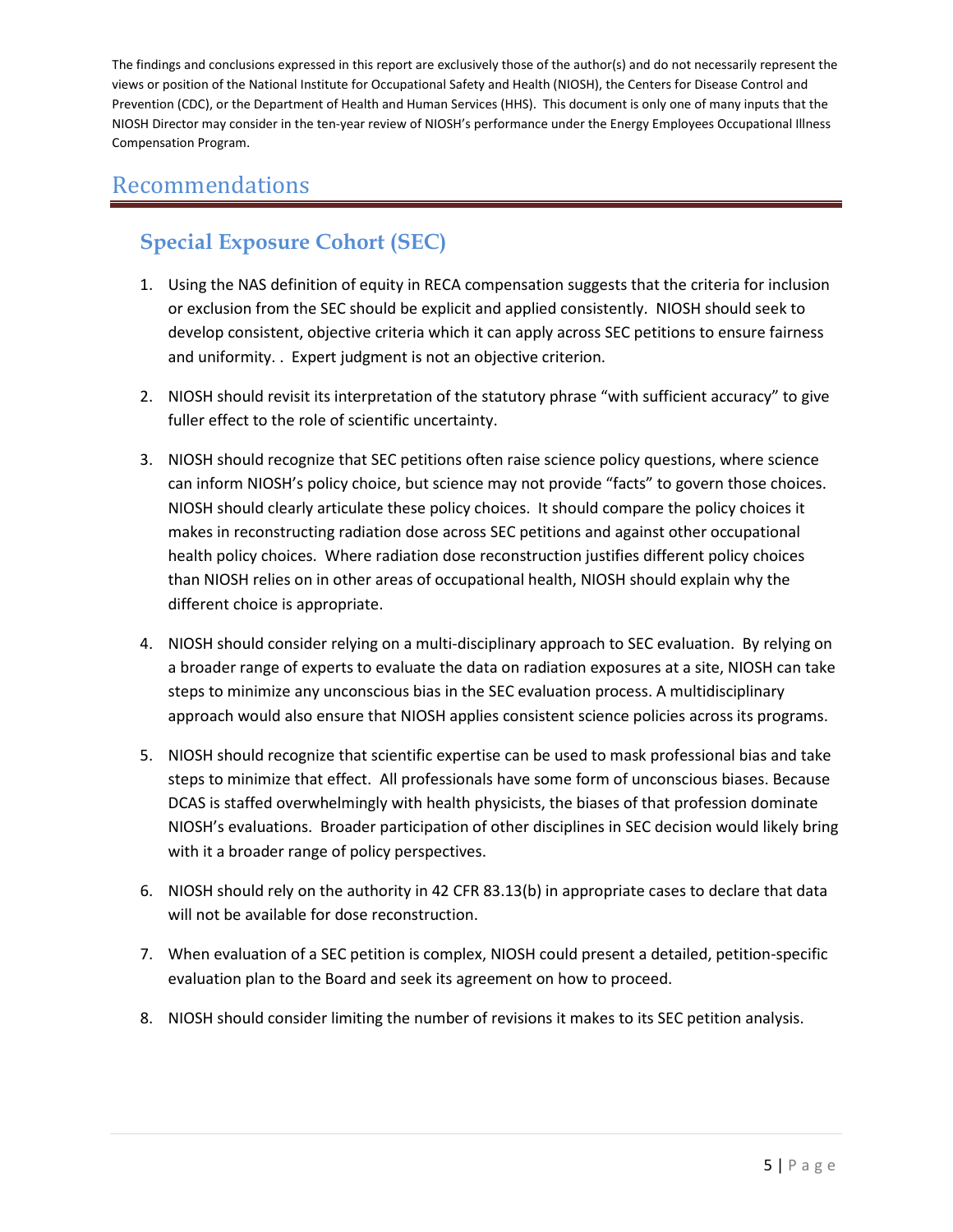- 9. NIOSH's heavy reliance on expert judgment to evaluate SEC petitions is an inherently subjective criterion, in the sense that reasonable experts can reasonably disagree about the outcome of any petition. NIOSH should consider developing objective criteria to limit the exercise of expert discretion so that similarly documented exposures are treated similarly across sites. NIOSH regulations do not anticipate such an inquiry.
- 10. Applying an equally rigorous effort to reconstruct dose across SEC petitions may be one measure of "fairness and equity" but other measures, such as developing objective criteria to guide science policy decisions or increasing the use of presumptions in SEC evaluation, are available as well. Application of an equal measure of scientific rigor to SEC petitions may not ensure that similarly situated workers – in terms of year of exposure, type of exposure, or degree of risk – are treated similarly
- 11. NIOSH should develop objective criteria to guide when it relies on surrogate data and, if it does so rely, what type of data is accurate enough to serve that purpose. NIOSH has begun taking steps internally to do so. It should continue those.
- 12. NIOSH should review whether its reliance on surrogate data is consistent across SEC petitions, in the sense that workers with comparable exposure records are treated similarly. NIOSH should be more aware of whether its decisions are uniform and fair across SEC petitions.
- 13. NIOSH should also consider whether its use of surrogate data in the radiation dose reconstruction program is consistent with its treatment of such data in other areas of occupational health. Any differences in the way it approaches such data across programs should be consistent with relevant statutes or justified by explicit policy choices.
- 14. NIOSH should better explain its judgments about the use of surrogate data.
- 15. NIOSH should evaluate whether its reliance on surrogate data speeds or delays resolution of claims.
- 16. NIOSH should reconsider whether its heavy reliance on expert judgment to decide when to rely on upper bound estimates and, if so, how it decides how claimant friendly to make its assumption is uniform or fair.
- 17. NIOSH should develop objective criteria, where possible, to guide the exercise of expert judgment.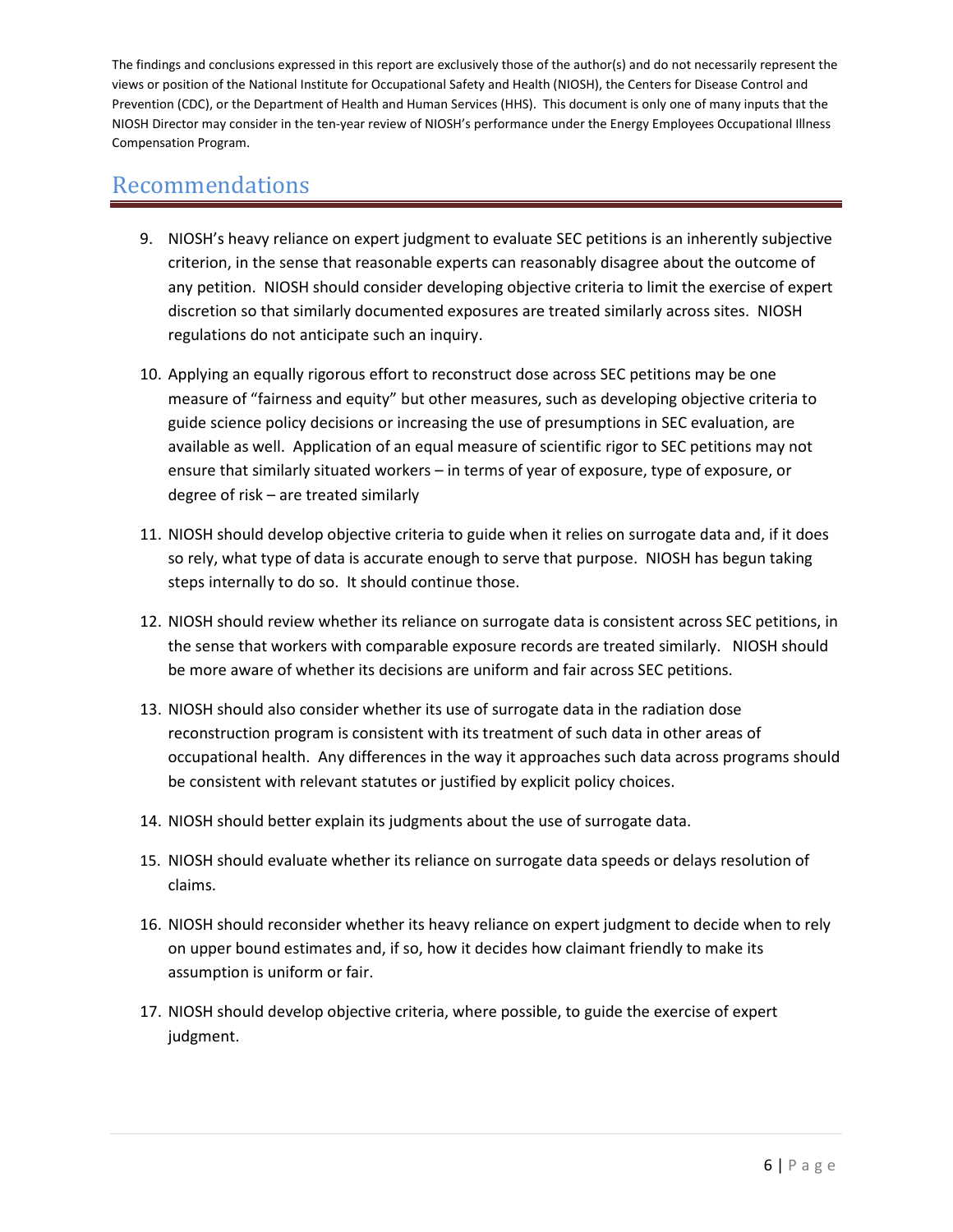- 18. NIOSH should give greater consideration to the uncertainties associated with its dose estimates.
- 19. NIOSH should consider creating presumptions to be applied across all SEC petitions. Such presumptions should be based on objective criteria. Increased use of presumptions would create more timely, uniform decisions on SEC petitions.
- 20. In developing presumptions under EEOICPA, NIOSH should take steps to ensure that its policy choices under this program are either consistent with its policies on related issues in other occupational health contexts or justified by the different statutes and regulations for each program.
- 21. NIOSH should continue and expand its efforts to cooperate with petitioners. Such efforts increase petitioners' knowledge of what is needed to gain SEC approval and should aid NIOSH in more quickly obtaining whatever information petitioners have about exposures and practices at potential SEC sites.
- 22. For SEC petitions requiring complex analysis, NIOSH should submit a comprehensive plan to evaluate a SEC petition for Board approval and evaluate a petition consistent with that plan. 42 C.F.R. §83.12(c).
- 23. NIOSH should utilize the authority provided in 42 C.F.R. 83.13(b) and avoid delay when data necessary to evaluate a petition is not forthcoming in a timely manner.
- 24. NIOSH should reduce delay between filing of a claim and a decision that a petition under 83.14 is proper by setting an internal deadline on when it will decide that DR is not feasible and a section 83.14 SEC should be considered.
- 25. NIOSH should consider the use of summary reports on its evaluation of petition under section 83.14 to reduce the size and complexity of the evaluation reports it produces for each SEC petition.
- 26. DCAS should prioritize completion of site profiles, particularly in cases where the absence of a final site profile has delayed resolution of individual dose reconstructions or decisions on SEC petitions.
- 27. NIOSH should minimize revisions to site profiles while a SEC petition is pending.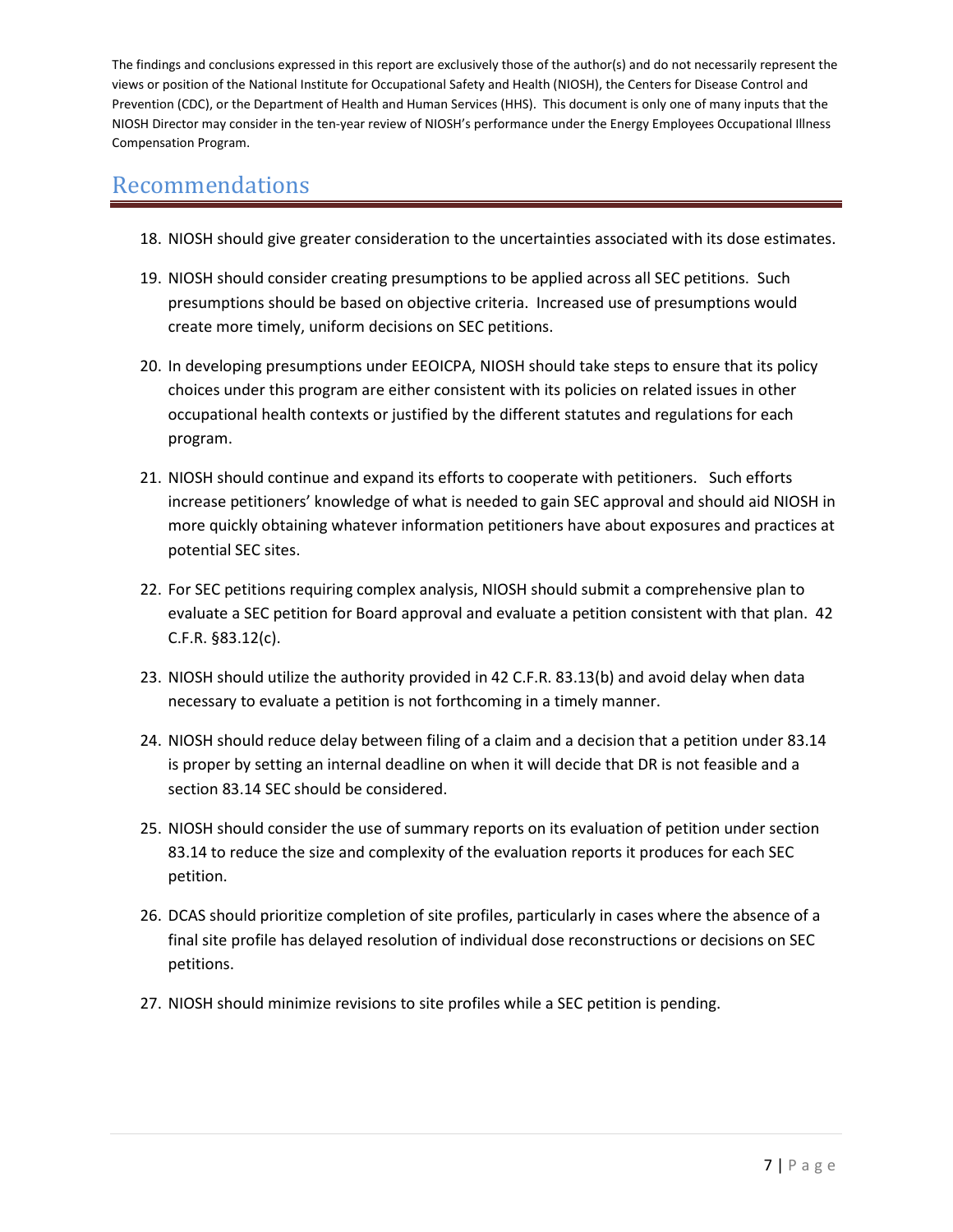- 28. Because NIOSH did not give added meaning to the phrase "with sufficient accuracy" in the SEC regulations, it has created a "zero sum game" where approval of a SEC petition is beneficial for some while at the same time limiting the dose considered in the claims of others. NIOSH should revisit whether this policy choice is reasonable.
- 29. NIOSH should explain the rationale for its decisions, and its change of position, clearly and succinctly. The rationale behind its choices should be transparent.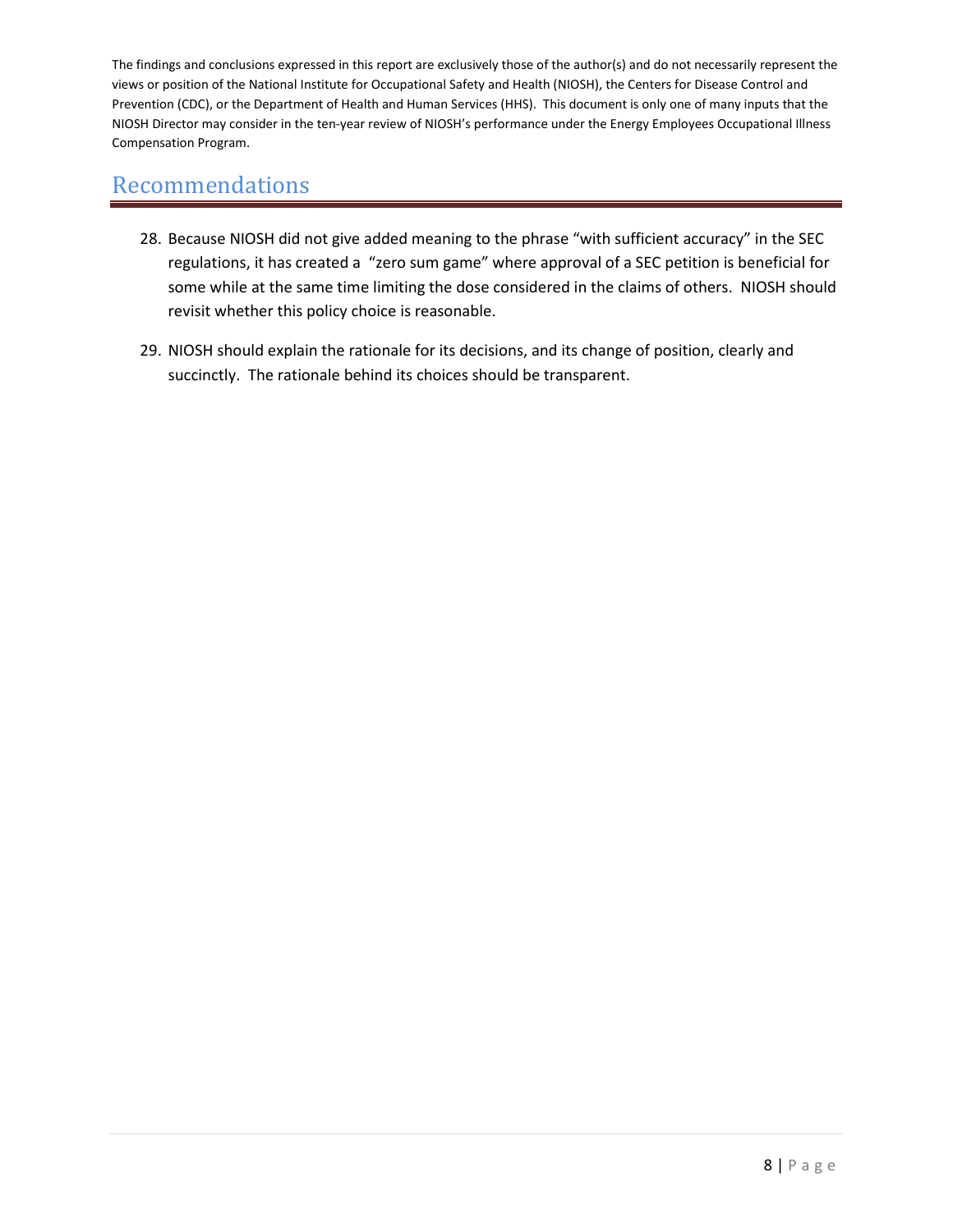## Recommendations

## **Quality of Science**

- 1. DCAS should consider processes and tools aimed to improve accuracy and minimize inconsistencies between and within documents used in dose reconstruction. For example, reference maps have been used in some settings to identify document linkages and parent-child relationships. Likewise, a relational database could be developed to manage document interrelationships and provide for easy document searches. Furthermore, periodic reviews by subject matter experts may help to systematically and expeditiously uncover inconsistent and erroneous text in technical documents.
- 2. DCAS, in conjunction with the ABRWH, should develop a process whereby document inaccuracies are readily identified and corrected in a timely manner without causing delay in claims processing.
- 3. DCAS should reexamine its policy on peer review of dose reconstruction documentation. At a minimum, DCAS should consider seeking external review on those documents that have not been reviewed by the ABRWH. DCAS should consider conducting stakeholder reviews prior to the issuance of future documents, especially documentation of indirect exposure methods, to ensure that all reasonable attempts for gathering site-specific information have been exhausted.
- 4. DCAS should consider expanding the use of its procedures database to provide a comprehensive report on its technical documents and associated reviews. The database should include status on resolutions to comments from all sources, including science reviews by the ABRWH and its subcontractor as well as reviews conducted by other scientists, affected workers and worker advocates.
- 5. DCAS should develop methods to systematically assess the internal and external validity of indirect exposure assessment methods. These validation methods should provide reasonable evidence that resultant dose estimates are bounding and provide insight into the degree in which claimant-favorability is achieved.
- 6. DCAS should consider methods to examine between- and within-worker variance components in current coworker models.
- 7. DCAS coworker models should consider additional strata based on work history information, which may elucidate if an individual is likely to be routinely or intermittently exposed.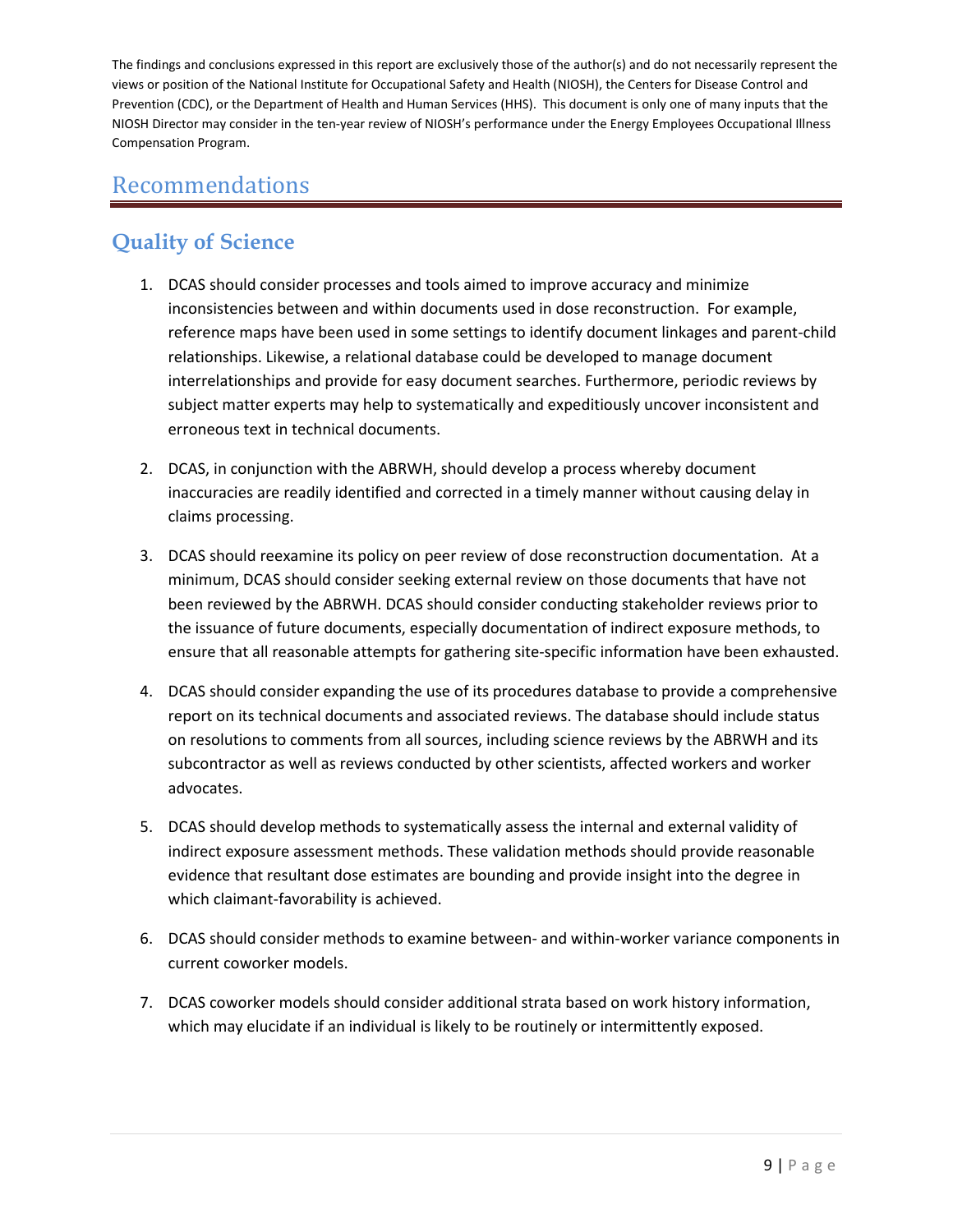- 8. DCAS should develop data validation methods that readily quantify coverage, temporal and spatial variance, and existing anomalies in data selected for coworker analyses. These methods should include well-defined gold-standards for comparisons.
- 9. DCAS coworker models should prefer facility data to other sources of information in lieu of evidence of significant systematic errors in the dose of record. In the event that CEDR data are used, the analysis should: 1) cite the actual file(s) used (e.g., K25EXP from the ORMULA05 Data File Set); 2) describe the study cohort characteristics in relation to the full cohort; 3) provide information on adjustments (if any) previous researchers used to prepare the dataset; and 4) discuss any limitations expected from the use of these data.
- 10. DCAS should consider future research to better characterize the degree of claimant-favorability that is afforded by current methods for adjusting doses for measurement biases, including the bias from exposures below detection. Moreover, the current comparison between substitution and maximum likelihood methods shown in ORAUT-OTIB-0020 lacks the scientific rigor necessary to fully support the assertion of claimant-favorability. This analysis should be revised or its use discontinued.
- 11. Where possible, DCAS should address outstanding questions concerning the use of surrogate data by adopting plausible upper bounds on the exposure that can be used in determining compensation.
- 12. The U.S. EPA has a protocol for the use of surrogate data that may be useful to DCAS in deciding upon when surrogate data can be used to estimate exposures to groups and individual workers, DCAS should review and where appropriate consider the impacts of the EPA document on DCAS's use of surrogate data.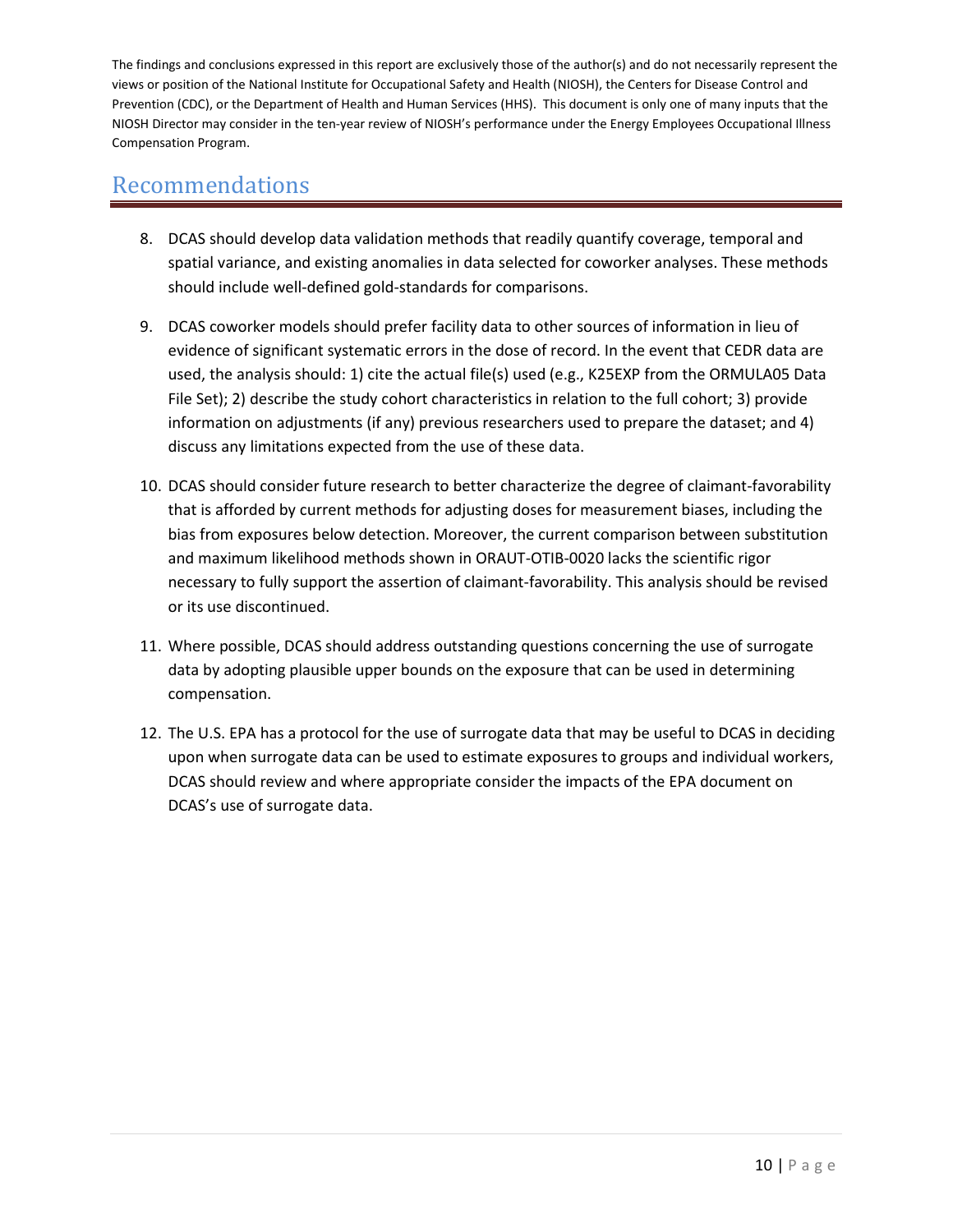## Recommendations

## **Quality of Service**

- 1. These comments indicate that there should be more explanation of NIOSH policies on how it evaluates, corroborates, and incorporates information from different sources. This could foster more accurate expectations of how the information will be used and reduce misunderstandings about use of information from DOE, workers and survivors, and others.
- 2. Without specific procedures, there is no observed NIOSH policy requiring that worker comments be recorded and action taken on the comments.
- 3. Developing criteria for following up on worker information, policies on following up, and deadlines could be useful steps toward ensuring that worker concerns are addressed and that worker information is taken into consideration.
- 4. It may be useful for NIOSH to highlight the changes that have been made since the SC&A evaluations and take further actions as needed to improve worker outreach procedures and actions
- 5. The number of cases (15) in which claimant-provided incident information was not fully acknowledged in the dose reconstruction report suggests both a need to better capture information, and quality control to ensure that interviewee comments are noted in dose reconstruction reports.
- 6. Follow-up on the incident information seemed to consist of only searching for DOE information. It would be informative to discuss any other follow-up that was conducted, such as interviewing coworkers and using information from those interviews.
- 7. Not making changes to the dose because no DOE records were found seems to indicate that DOE records are more accurate than worker comments. NIOSH may wish to consider providing information on the validity and reliability of DOE recordkeeping and how decisions are made regarding which source to use when there is conflicting information.
- 8. The NIOSH response to most information was to state that dose estimates were overestimates and were claimant-favorable. This does not seem to directly respond to claimant comments. Customer service would be improved by providing more detailed, case-specific responses.
- 9. In none of the 100 cases reviewed did NIOSH indicate that a change was made to the dose estimate based on claimant-provided incident information. There could be more clarity if the reports highlighted any changes that were made to dose reconstruction reports based on information provided by workers or survivors.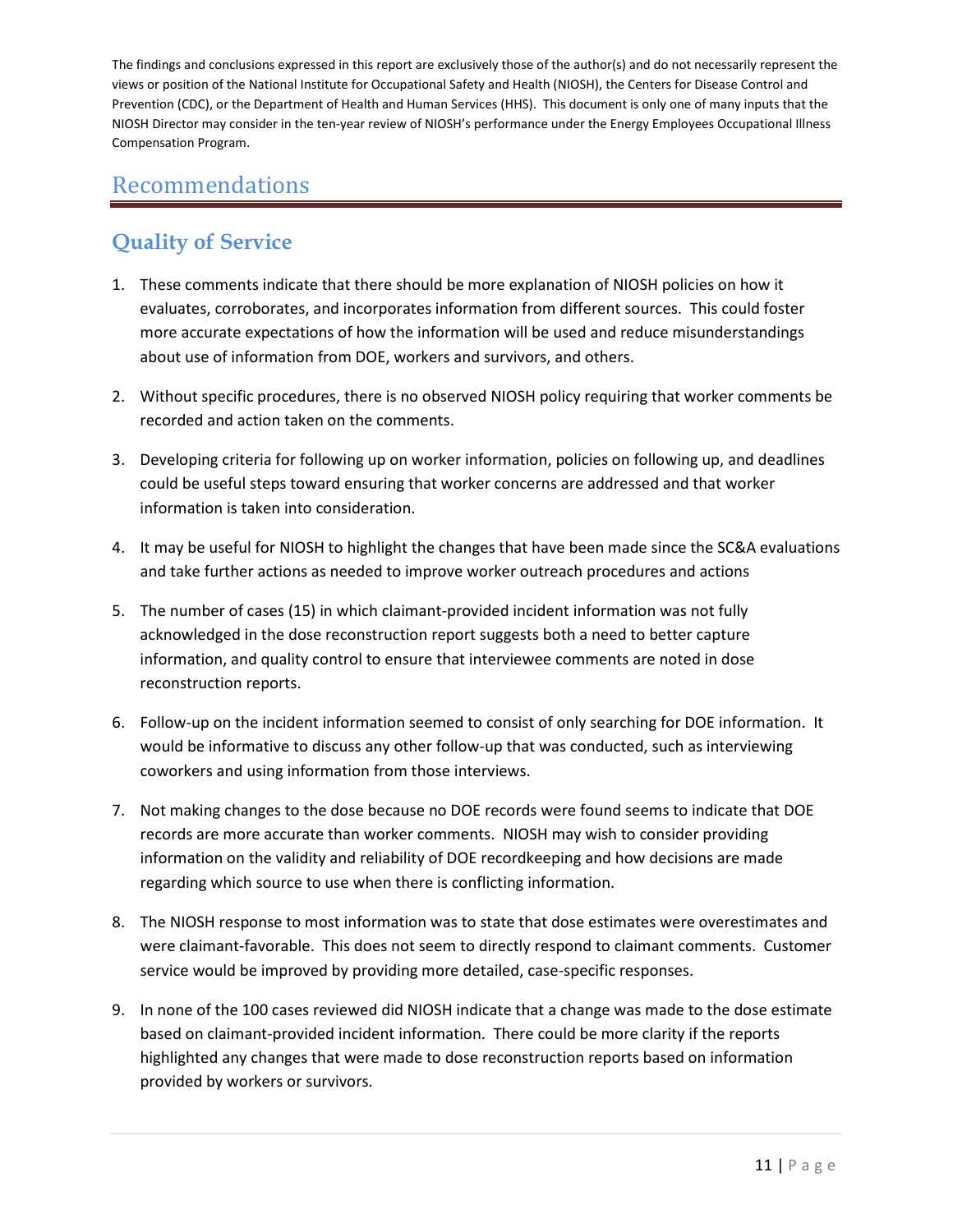- 10. Respondents suggested that NIOSH provide tutorials, workshops available to all, and access to independent health physicists or advocates.
- 11. NIOSH should explore ways in which the process and information can be more disability friendly to better address the needs of the claimant and petitioner population.
- 12. To be better understood by a greater number of people, dose reconstruction reports, webpages, educational materials, as well as other documents (SEC petition evaluation reports, etc.) should be written at or below the 12<sup>th</sup> grade reading level. It may be helpful to provide short, easy to read summaries.
- 13. Although CATIs and submission of work history information are voluntary, there is concern that the program places on claimants and petitioners the responsibility of proving exposure.
- 14. Based on comments from respondents that NIOSH requested "specific dates" and "excerpts," better explanations could be provided regarding information requests, the mandatory information needed from claimants and petitioners, and the role of NIOSH in obtaining information for dose reconstructions and petition evaluations.
- 15. NIOSH should take into consideration circumstances faced by workers and survivors, such as the passage of time, burdens of illness, lack of technical expertise, fear of retribution by current energy employers, and systematic lack of information sharing given national security concerns.
- 16. To reduce burden, it was suggested that NIOSH request information only if the information will be used. Two respondents believed that some dose reconstructions and interviews seem unnecessary. NIOSH should examine its procedures and eliminate any steps that are redundant or are barriers to timely, effective dose reconstructions and petition evaluations.
- 17. Based on these comments, access to the information used by NIOSH to make decisions could be increased by addressing barriers such as cost, inconvenience, and lack of timeliness. NIOSH should provide the information in a manner that would facilitate use of the data/information by others.
- 18. Providing full, free, immediate, and convenient access to information may increase trust in the program and NIOSH. In making information more available, NIOSH would need to address issues related to the time it takes NIOSH to complete tasks, privacy protections, and the understandability of information.
- 19. There seems to be inconsistency in the personal communications by staff in terms of friendliness, helpfulness, and responsiveness. It may be useful to provide more staff training in risk communication and conflict resolution.